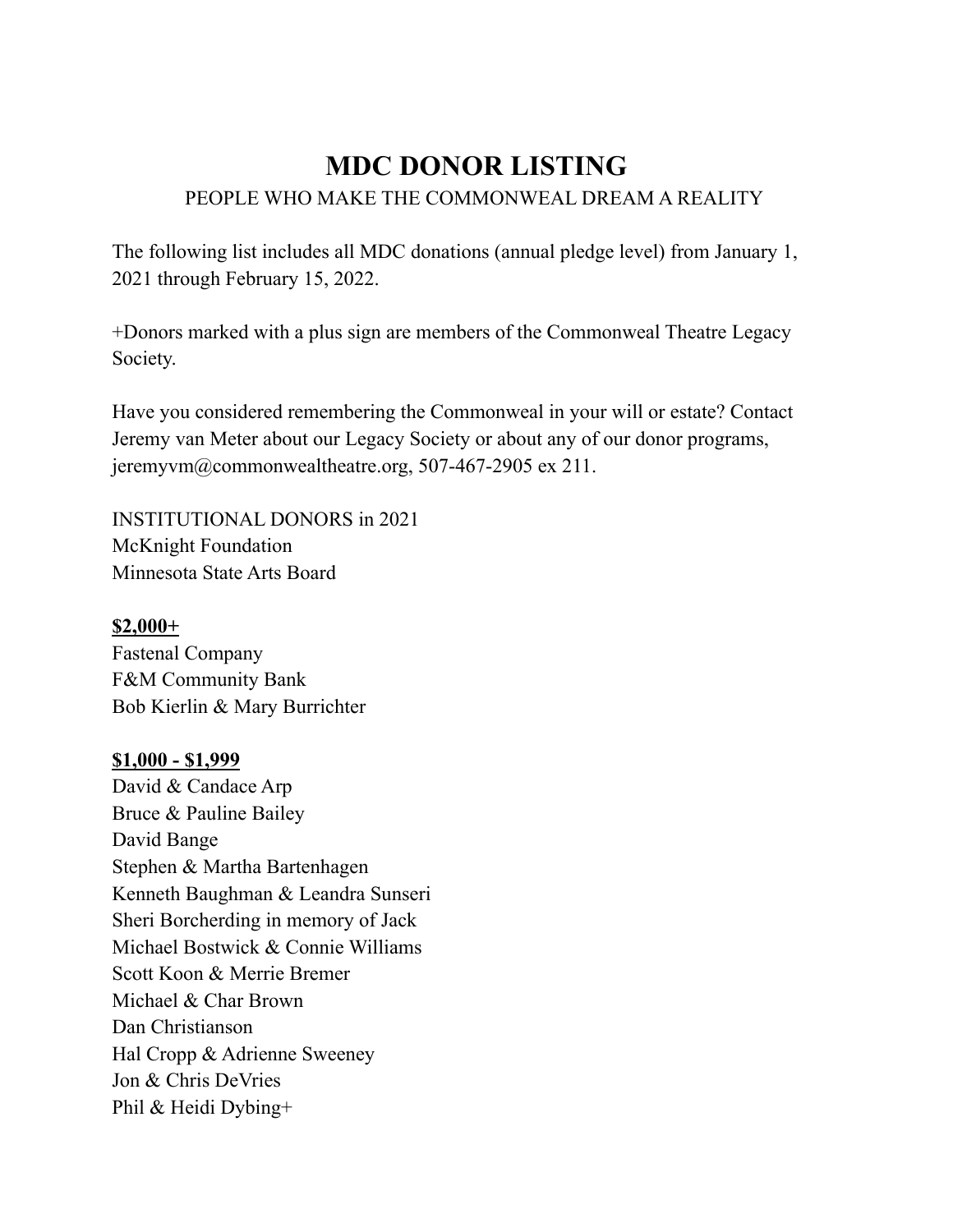Ron & Rae Evenson Laura & George Fix Mark & Elaine Edwards % Habberstad House Bed & Breakfast Jon & Mary Hart Carol Heyl Willa & Dave Holger Craig & Tracy Hurley Barbara Jackman Robert & Renee Jacobson Bill & Lisa Kelly Lou & Maureen Guillou David & Gail Judisch Mark & Kris Litzow Lee & Ione Loerch Merchants Bank Eric & Andrea Miehlisch Chris Miller & Hank Taxis Gail & Phillip Minerich Ken and Sally Mogren+ John & Lynne Munter Kurt Neuenfeld & David Watson Ted Olson Scott & Angie Taylor ℅ Pedal Pushers Cafe Rob & Patty Porter Kent & Juanita Ruby Charles Ruen David & Joan Ruen Richard Rundle Dale & Sue Scobie Jim Sheeley Julie & David Warner Christopher & Nina Wendt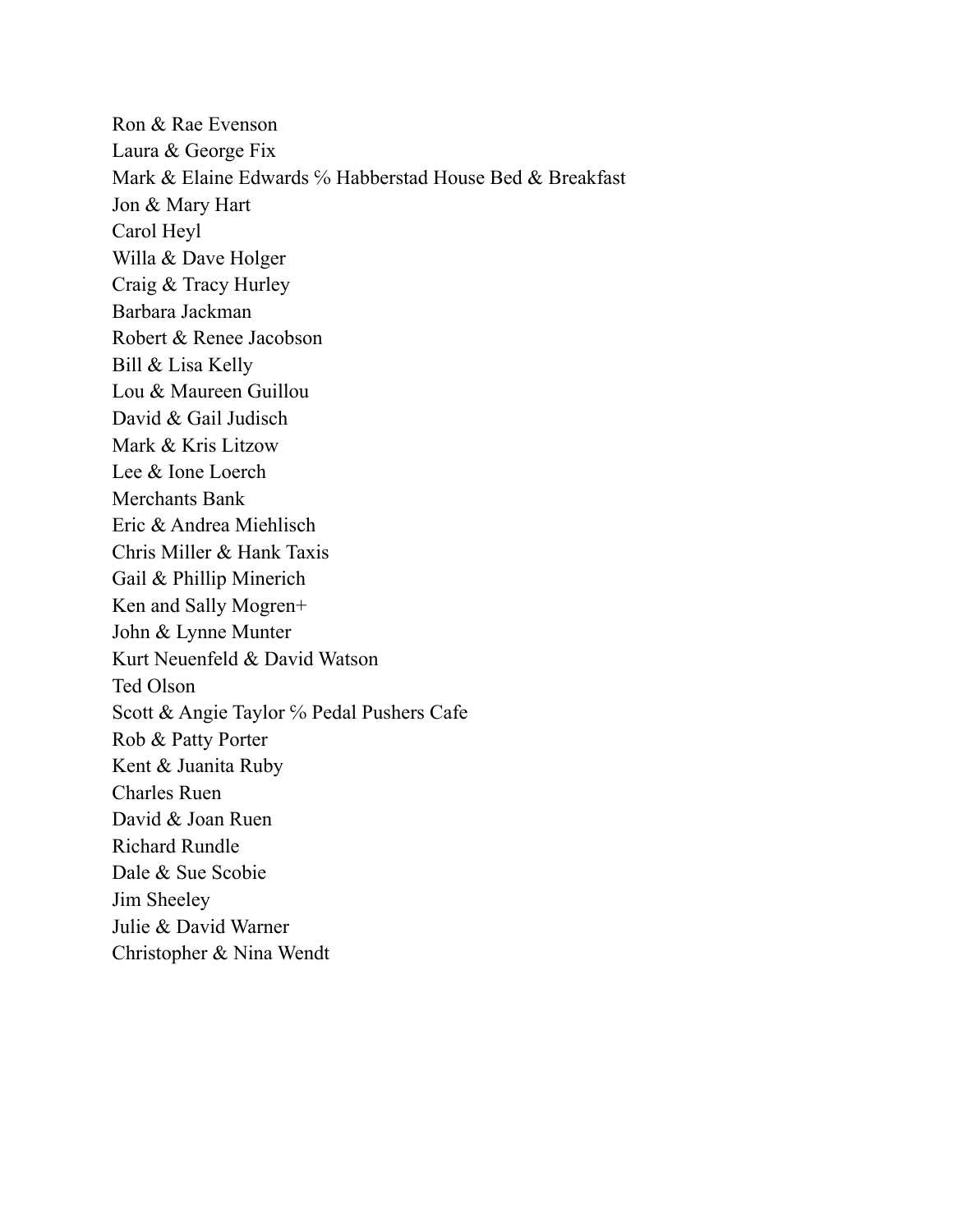**\$501 -- \$999** Barb Soma % Amish Experience Barb Soma ℅ E2 Boutique Alan Bailey Duane & Angel Bakke Barb & Larry Berge Michael Bigelow Dixon Scott & Karen Bingham  $%$  Thrivent Financial for Lutherans David Boen Heide Buettner Joseph & Sara Chase Carol & Sheldon Clay Bob & Alice Johnson David & Karen Danielson Linda & David Hennessey Leslie & Jo Hittner Keith & Debbie House Jane B. Jamison Kapp Kapter & Maureen Jameson Minette & Paul Johnson Susan & Lyle Klug Kurt & Ann Knodel Rayson Lorrey & Wei-Lin Jung Dr. Thomas & Leone Mauszycki Jon & Sarah Pieper % Old Village Hall Restaurant LeAnn & Gary Olson Glenice Rhodas Jane Ryan Carl Sandquist Kevin & Leela Scattum Chris & Mary Schmidt David & Darlene Shaw Daryl & Michele Thompson Violet Walk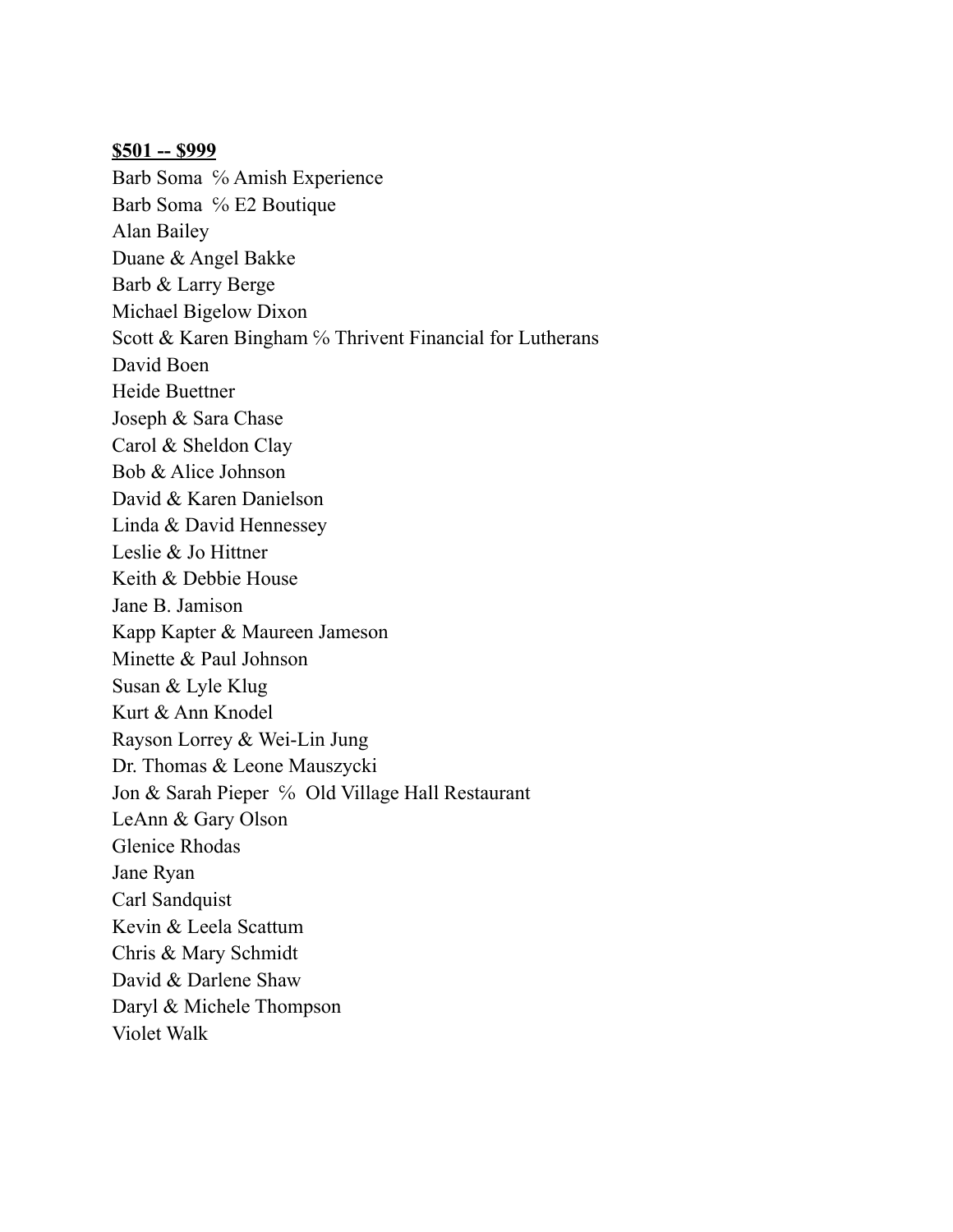#### **\$250 - \$500**

American Legion Post #40 Lanesboro Blake & Beth Abdella Mimi Abell Zoe Abrahamson Laura Adamson Janey Afseth & Dwight Scrabeck Shirley & Mark Ahlquist Bari & Peter Amadio Drs. John Boeker & Dory Gardner ℅ Amethyst Dental Care Harold & Angie Amsbaugh Mary Anne Anderson & June Kazeil Horace J. & Rose Andersen Asahi Loft of Harmony Charles & Vonnie Aug Jerry & JoAnn Aulwes David & Lori Bakke <sup>‰</sup> Granny's Liquors Russell & Cathryn Baldner Joe & Sue Banken Diane & David Banner Carolyn & Roger Barsness Dave Beal & Carol Berteotti Becky Becker Kathryn & Brad Benke Harvey Benson & Bonita Underbakke Judi & Dick Bergen Gene & Renee Bergstrom Andrew & Anita Bisek JoEllen & Dean Blegen Michaeleen Bonner & Scott Gottfried Donald & Pat Borcherding Craig & Nina Bren Ann Brice & Bill Haviland Kathryn Burch Stela Burdt William & Diane Burdt Philip Burkholder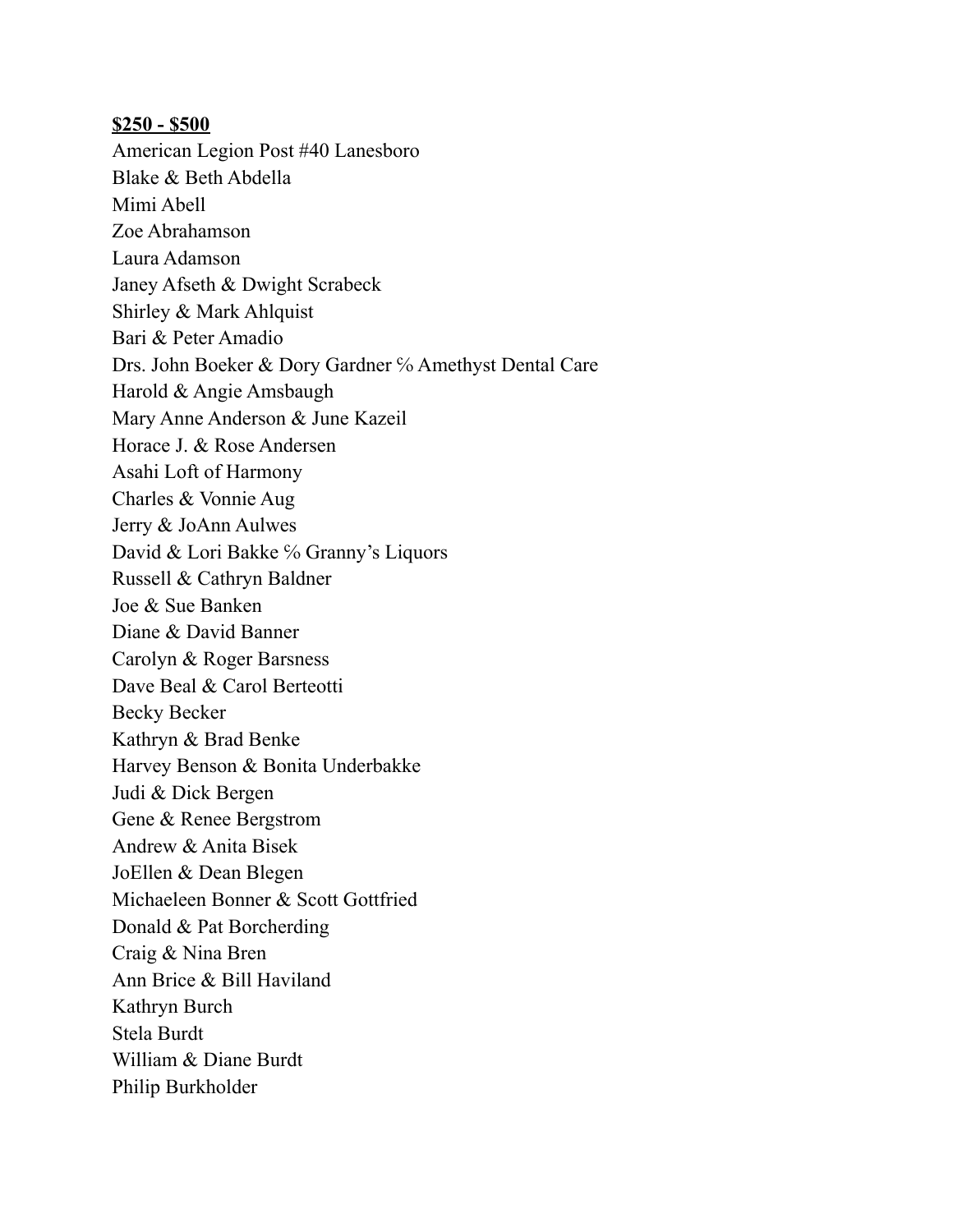Jim, Kathy, Aaron & Colin Buzza CRW Architecture and Design Group Charlotte & James Carey David & Brenda Carlson Paul and Bridget Carns Elaine Case & Bill Wiktor John & Sandra Castek David Cavagnaro John & Birgitte Christianson Ron & Nancy Christensen Dr. Keith & Kathy Churchill John & Jane Ciecko George Cipov Margaret & Neil Claus Glee & Gordon Claussen Gerald Clymer & Ardy Olds Richard & JoAnn Cole Debra Collum Duane & Sonja Cook Jim & Pat Cooper Jeff & Lavon Court Carlo Cuesta & Dana Gillespie Jerry & Dottie Dallmann Larry & Betty Danielson Norman & Janette Decker Joe Deden & Mary Bell Bob Ditsch Allen & Marcia Dollerschell David Drury Joseph & Lois Duffy Carol & Marv Eggert Henry & Carol Elwood Hisako Y. & Dale Eppen Herb Erickson & Helen Kolb Pastors Kerry Eversole & Cindy Cordes-Eversole Phil & Barbara Feiten Leland & Jeanne Ferden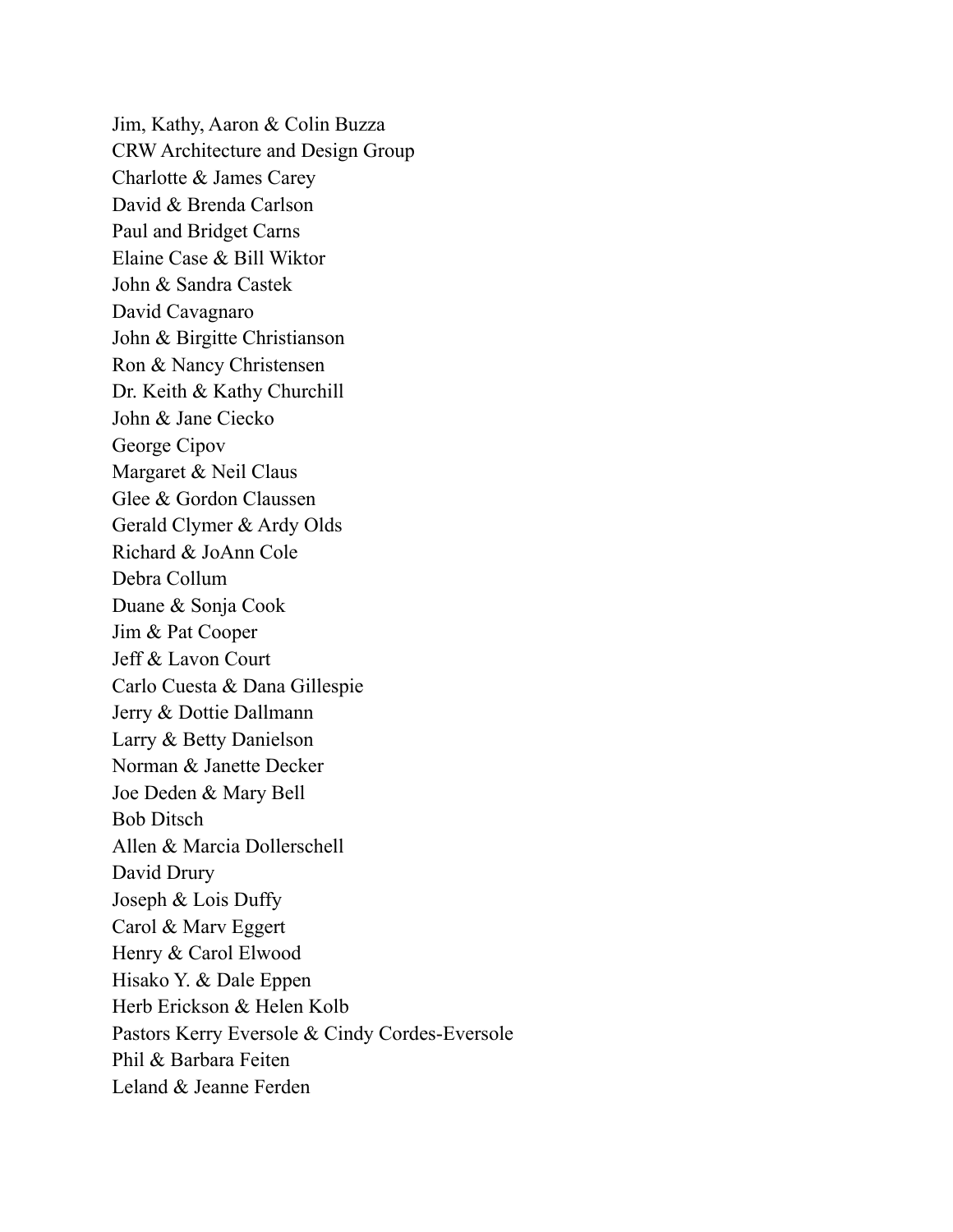Carmen Fingerson Anne Flynn & Jon Buggs Dennis & Nancy Forsyth Jill Frieders Michael Fritsche & Anne Beighley Dick & Marge Fuller John Gaddo and Nancy North Tom & Lynne Gaffey Jim & Carla Gallina Shirley Gangstad Gary & Elaine Gassett William & Laura Gentry Bill & Sarah Goff Alan Goldberg & Kay Udey Jackie Rehm ℅ Green Gables Inn Sandra & Joel Grettenberg Martha & Jim Griesheimer Dale & Beth Haaland Paul & Louanne Hamann ℅ High Court Pub Richard & Diane Haight Janet & Dennis Haller Robyn Hansen Chris & Jessica Hanson Peggy Hanson & Frank Wright Bill & Eileen Harguth Dr. Gary & Jean Hayes Janice Heikes & Lee Zook Paul & Jessica Hemenway Beth Hennessy & Tom Barnes Marian Maciej-Hiner Betsy Holbrook & Dona Conway Marilyn Holland Dick & Bette Houtkooper Linda Hyde Jim & Becky Iverson Troy & Jenna Iverson Michele & Robert Jersak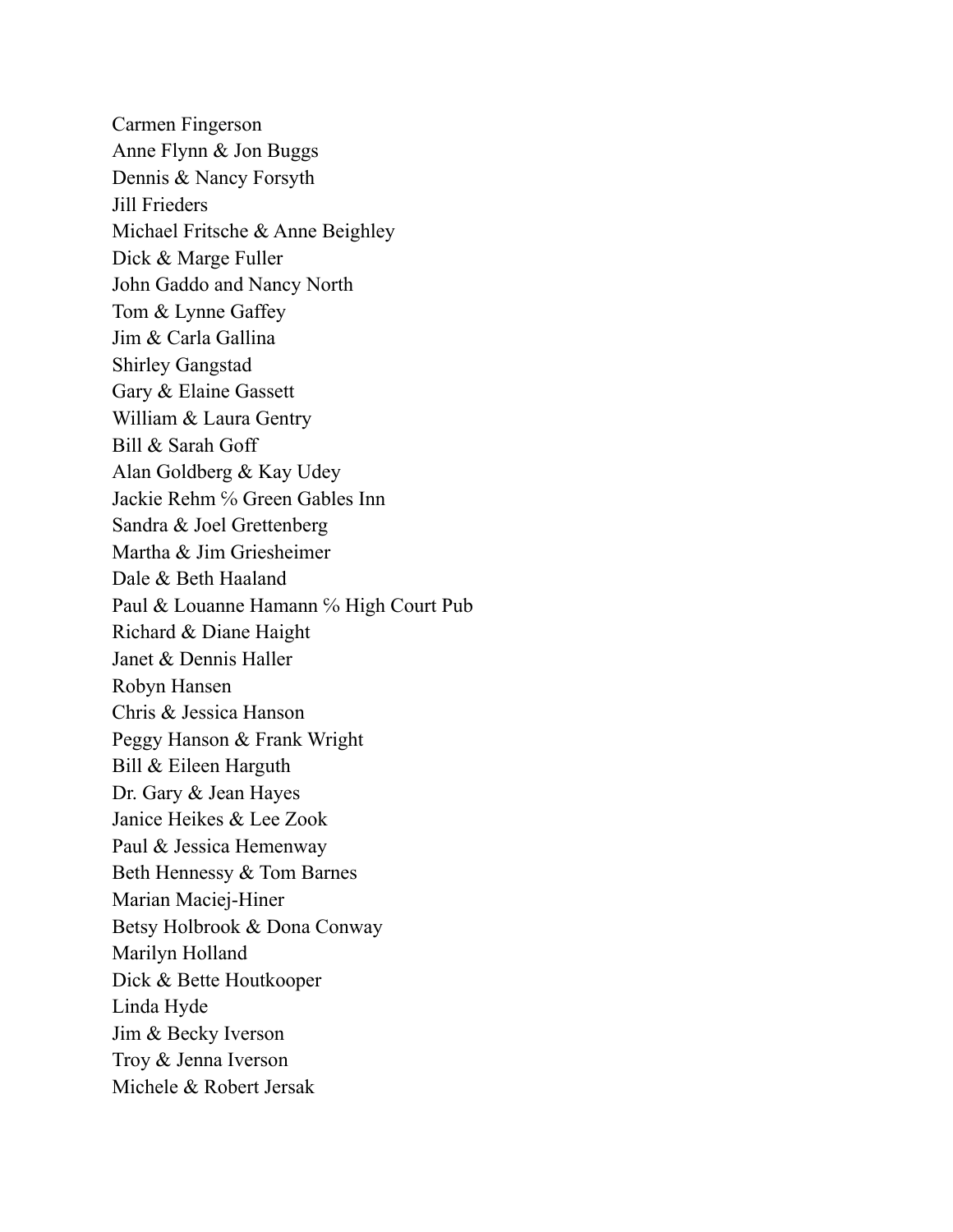Buster & Annette Johnson Jerry & Patti Johnson Linda G. Johnson Tory & Julie Johnson Karst Brewing Mary & Ron Kaser Janelle Kelleher Norb & Nancy Kelly Ed & Ann Keuper Annette & Richard Kiehne Julie & Tim Kiehne Ross Kiehne Sharyn & Bill Kiehne Fred Kiel % Sacred Clay Inn Jay & Patricia Kim Karl & Patricia Knutson Robert & Sharon Knutson Marlene & Robert Kohner Ron & Nancy Kreinbring Gordy & Marsha Kuehne Rachel Kuhnle & Josiah Laubenstein Susan & Ron Kurth Dick & Mary Ellen Landwehr Martha & John Langowski Carolyn Larson Reginald & Jerilyn Laursen Richard & Penny Leake Connie & Glenn Leckband Karen A. Lischer Marcia & Bob Love Ron & Shaune Luck Susan & Lyle Luzum John & Sandra MacLaughlin Kathy Maclaughlin & Mike Augustin David & Ruth Marshall Matt Marshall Ramon G. Martin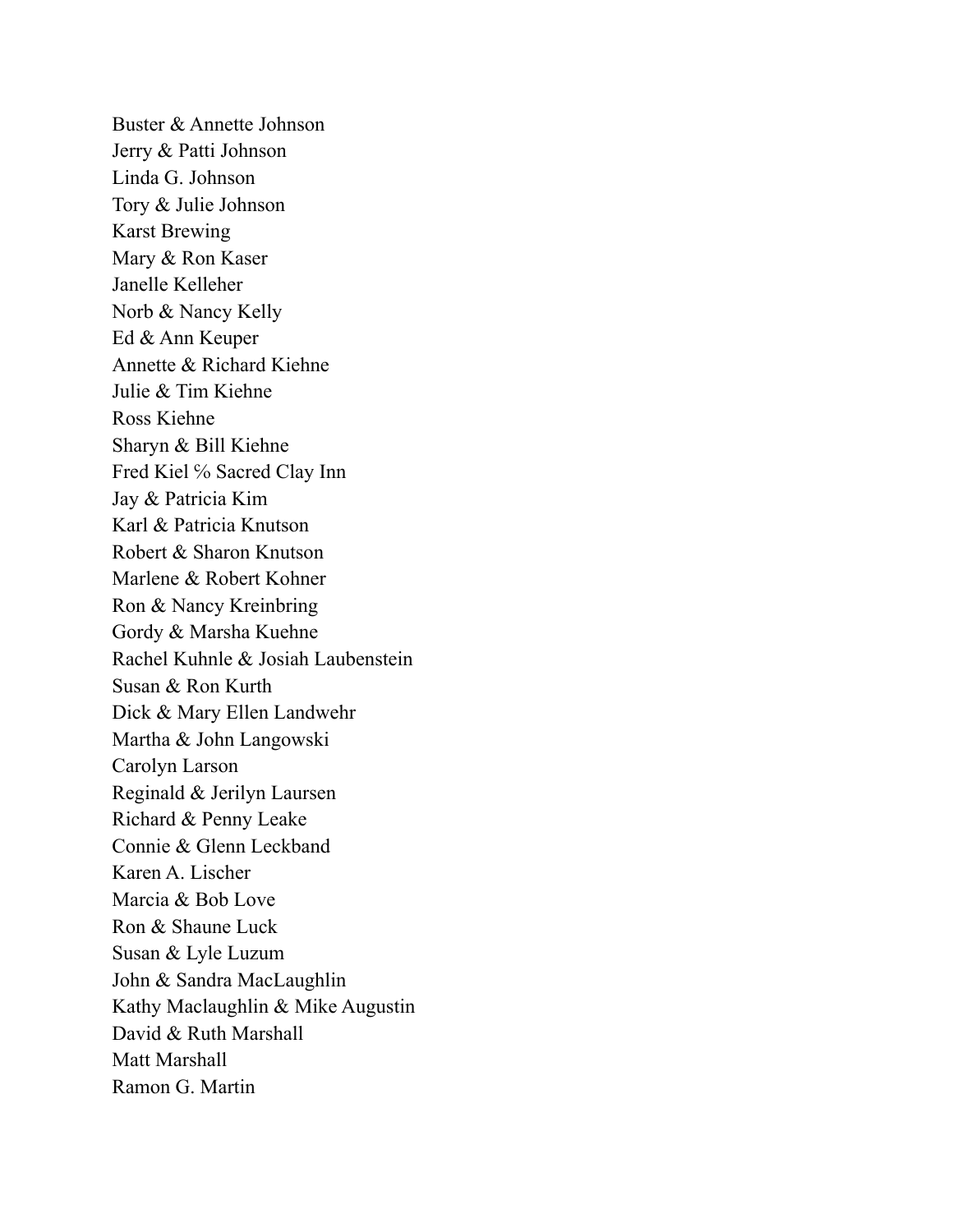Nancy Martinson & Jeff Kamm Wendy & Mark Mattison Frank Mcanulty & Hertha Lange Roger & Lynn Meyer Gary & Sharon Miller Robert Milligan & Sharon Danes Wanda & Craig Mitchell Martin & Mary Lou Mohr Terry Morrison Greg Murphy & Jean Daywitt Kay Nelson & Jim Parker Elise Nelson Harland Nelson Linda Nelson & Mike Larsen Dick & Joan Niemiec Terry & Karen Neneman Andre & Madeline Novack Frieda & Ron Nowland Gary & LeAnn Olson Kenneth & Sharon Olson Jim & Ruth Ostrem Dennis & Joan Paulson David & Becky Pederson Drew & Cheryl Pellett Robert & Phyllis Penheiter Richard & Peggy Perry Ann & Noel Peterson Sarah Peterson % Peterson Creative Photography & Design Bonnie Gibson & Gretchen Schade Jim & June Reineke David Reichert & Jeanne Thoreson Pat & Joe Reymann Jarrett & Linda Richardson Terry Rindfleisch & Linda Hirsh Renata Rislow Steven & Pam Ristau Jose Rivas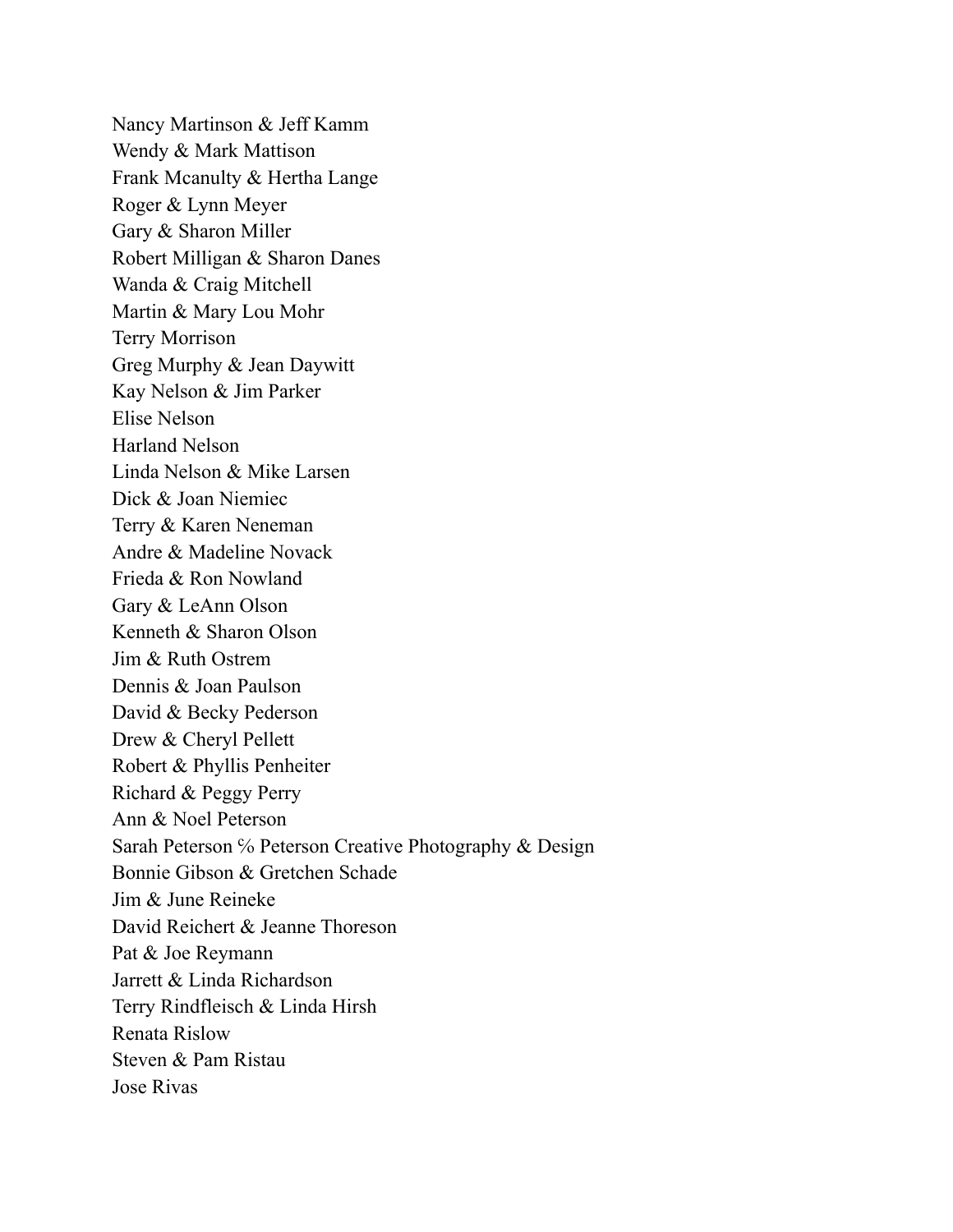Janis Rockabrand & Jim Wolfe Kristie & Paul Roeder David & Joy Roslien Craig Ross Edward & Katie Ruen Dave & Nancy Runningen Jimmy Schwichtenberg ℅ S & A Petroleum, Inc. Peter & Vicki Torkelson ℅ Scandinavian Inn Mary Schaller Bruce & Kathy Schott Matt & Stacey Schultz Matthew & Lisa Schutte Jessica Schwier Kay Shaw Tom & Marcy Sherwood Linda Sifford & Tom Sautter Marilyn Silver in memory of Howard Silver Brian & Betty Singer-Towns Kent Simmonds & Lynne Sootheran Kathleen & Delbert Smith Jeanette Sobania & Pam Nelms Eugene & Sandra Somdahl Jim Spencer & Michele Valletta Charlie & Ann Sparks Michele & Rick Speltz Byron Stadsvold Kim & Caren Stelson Rick & Cheryl Lamon ℅ Stone Mill Hotel and Suites Jack & Kay Strobel Glenn & Pat Tabor Linda Tacke Edward Taylor Dave & Marti Gray <sup>‰</sup> James A. Thompson House Cindy Beech & P.J. Thompson Diane & Bill Tisue Richard & Jeanne Toews Stephen & Julie Troutman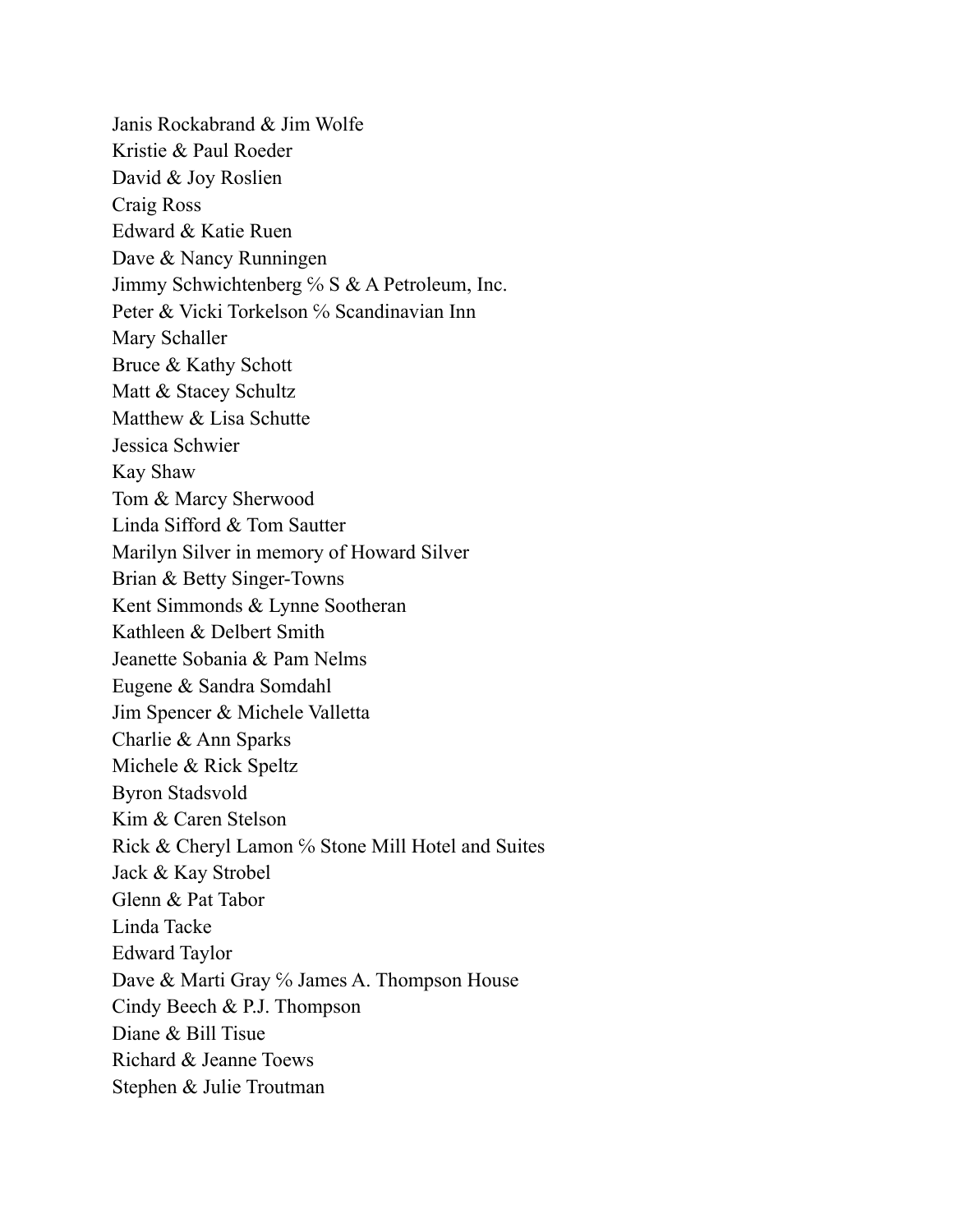Margaret Vagts Jeremy van Meter Rick Walters & Sanna Yoder Joyce Walker Sandy Webb Bette & David Weinmann Jim & Mary Wilder Kay Wold Richard & Louise Wolfgramm Tom Woxland & Carol Birkland David & Jeanne Wright Joel & Julie Young

#### **\$150 to \$250**

Karen Acker Constance Arneson Jim Boeding Terry & Renae Boydston Bertha Boyum Joanne Broady Ingrid Callaghan Naomi Craft Elizabeth Doty Elizabeth Dunn Jean Ellingson Claire Ennis Ruth Fjelstad Elizabeth & James Fritz Sherry Gribble Kathie & LeRoy Haynes Doris Heikes Jenine E. Jordahl James Kunz Philip Muehe Gary Olson Patty Peterson Marilyn Riederer